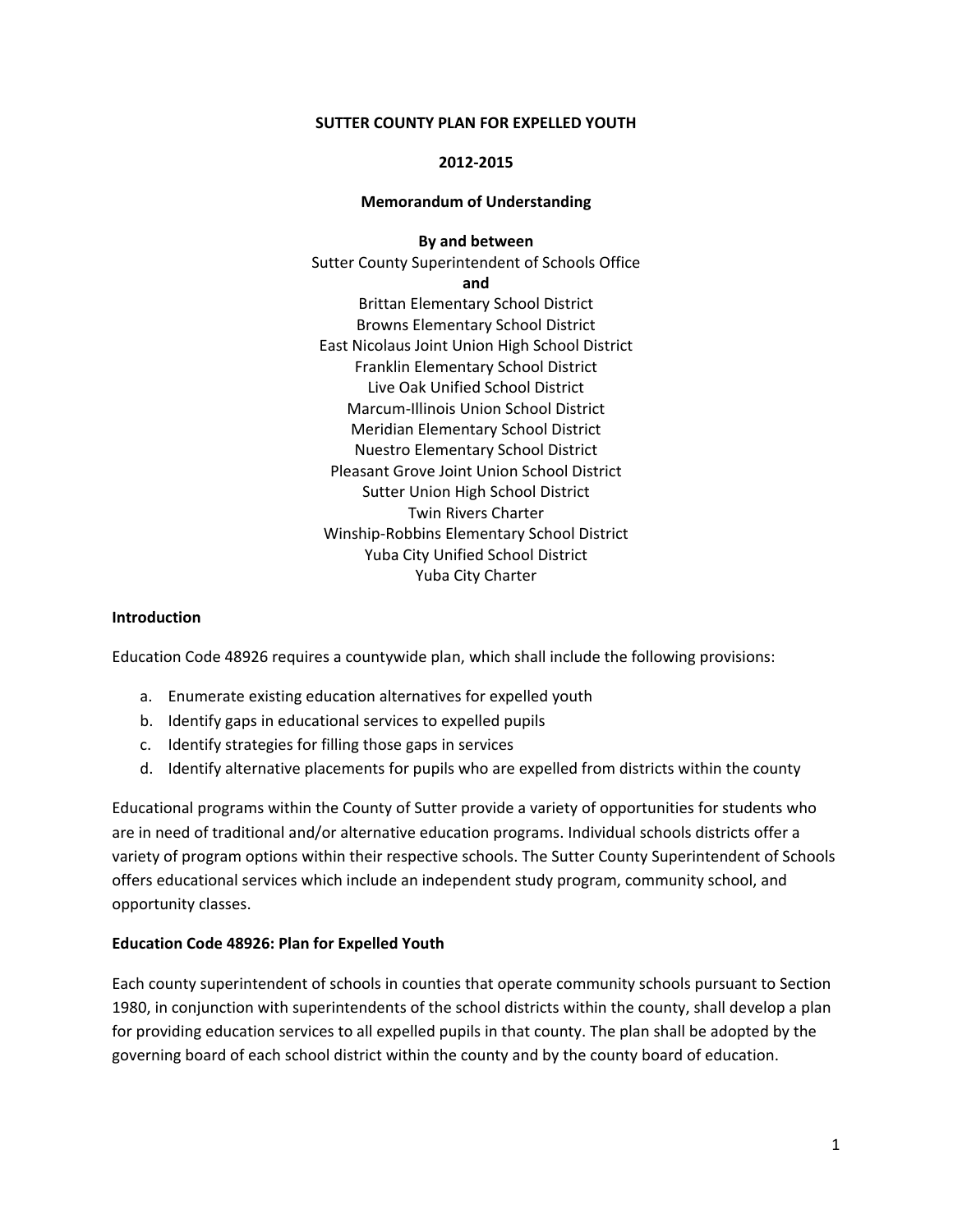The plan shall enumerate existing educational alternatives for expelled pupils, identify gaps in educational services to expelled pupils, and strategies for filling those service gaps. The plans shall also identify alternative placements for pupils who are expelled and placed in district community day schools or alternative education programs, but who fail to meet the terms and conditions of their rehabilitation plan or who pose a danger to other district pupils, as determined by the governing board.

Each county's Superintendent of Schools, in conjunction with the superintendents of the school districts, shall submit to the Superintendent of Public Instruction the county plan for providing educational services to all expelled pupils in the county no later than June 30, 1997 and shall submit a triennial update to the plan to the Superintendent of Public Instruction, including the outcome data pursuant to Section 48916.1, on June 30 thereafter.

# **Education Code 48916.1: Educational Programs/Rehabilitation Plans**

- a. At the time an expulsion of a pupil is ordered, the governing board of the school district shall ensure that an educational program is provided to the pupil who is subject to the expulsion order for the period of the expulsion. Except for pupils expelled pursuant to (d) of Section 48915, the governing board of a school district is required to implement the provisions of this section only to the extent funds are appropriated for this purpose in the annual Budget Act or other legislation, or both.
- b. Notwithstanding any other provision of law, any educational program provided pursuant to subdivision (a) may be operated by the school district, the county superintendent of schools, or a consortium of districts or in joint agreement with the county superintendent of schools.
- c. Any educational program provided pursuant to subdivision (b) may not be situated within or on the grounds of the school from which the pupil was expelled.
- d. If the pupil who is subject to the expulsion order was expelled from any kindergarten or grades 1 to 6, inclusive, the education program provided pursuant to subdivision (b) may not be combined or merged with educational programs offered to pupils in any of the grades 7 to 12, inclusive. The district or county program is the only program required to be provided to expelled pupils as determined by the governing board of the school district.
- e. (1)Each school district shall maintain data as specified in this subdivision and report the data annually to the State Department of Education, commencing June 1, 1997, on the forms provided by the State Department of Education. The school district shall maintain the following data:
	- a. The number of pupils recommended for expulsion.
	- b. The grounds for each recommended expulsion.
	- c. Whether the pupil was subsequently expelled.
	- d. Whether the expulsion order was suspended.
	- e. The type of referral made after the expulsion.
	- f. The disposition of the pupil after the end of the period of the expulsion.

(2) The Superintendent may require a school district to report this data as part of the coordinated compliance review. If a school district does not report outcome data as required by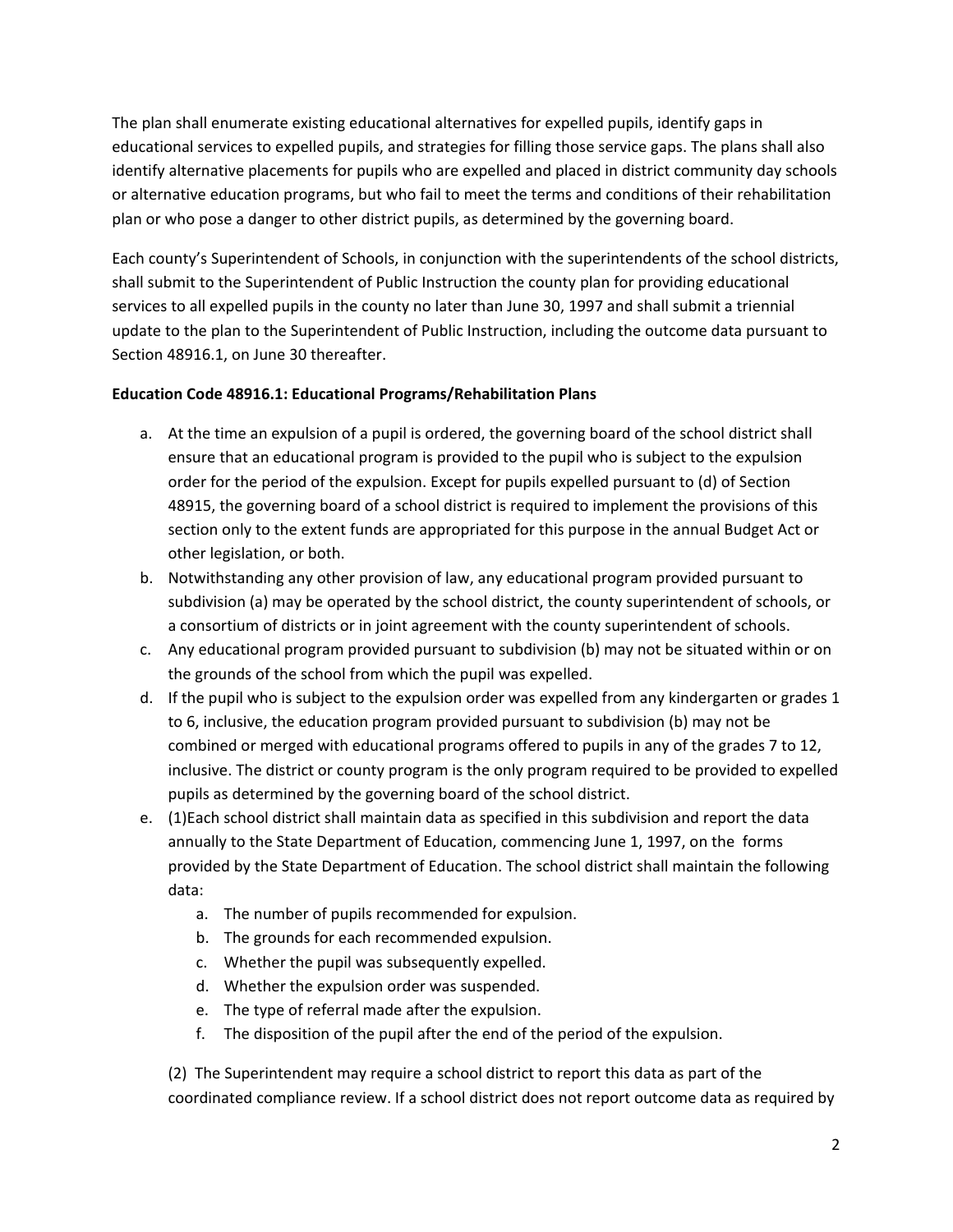this subdivision, the Superintendent may not apportion any further money to the school district pursuant to Section 48664 until the school district is in compliance with this subdivision. Before withholding the apportionment of funds to a school district pursuant to this subdivision, the Superintendent shall give written notice to the governing board of the school district that the school district has failed to report the data required by paragraph (1) and that the school district has 30 calendar days from the date of the written notice of non-compliance to report the requested data and thereby avoid the withholding of the apportionment funds.

f. If the county superintendent of schools is unable for any reason to serve the expelled pupils of a school district within the county, the governing board of that school district may enter into an agreement with a County Superintendent of Schools in another county to provide education services for the district's expelled pupils.

### **Existing school District Alternatives for Expelled Pupils**

Each school district shall take steps to see that services are provided for pupils who have an expulsion hearing. A pupil whose behavior has resulted in expulsion shall be given a rehabilitation plan that is designed by the district of residence. Any recommended placement should be monitored and appropriate documentation maintained. This plan may involve one or more of the options outlined below.

The governing board of each school district will determine which educational alternatives are appropriate and available. Educational alternatives throughout Sutter County for pupils recommended for expulsion included, but are not limited to, the following options:

- 1. Expulsion, suspended order, with placement on the same campus.
- 2. Expulsion, suspended order, with placement on a different school campus within the district.
- 3. Expulsion, suspended order, with placement in district independent study, if the parent consents.
- 4. Expulsion, suspended order, with subsequent transfer to another district.
- 5. Expulsion with referral to a district community day school, if available.
- 6. Expulsion with subsequent transfer to another district.
- 7. Expulsion with referral to the Sutter County Superintendent of Schools community school program (grades 9‐12) and opportunity (grades 7‐8).

# **Behavioral Intervention Approaches at the County Community Schools Program (FRA) as a means to minimize the number of suspensions**

Alternative means of corrections may include, but are not limited to, (no particular order):

The Response to Intervention (RTI) process helps us learn what works and what does not. Some students need interventions that deal with specific academic skills deficits. Others need motivation or organizational skills or help with appropriate classroom behavior. Thinking strategies and interventions can aid students who need help in reading, writing, math, and problem solving. A variety of different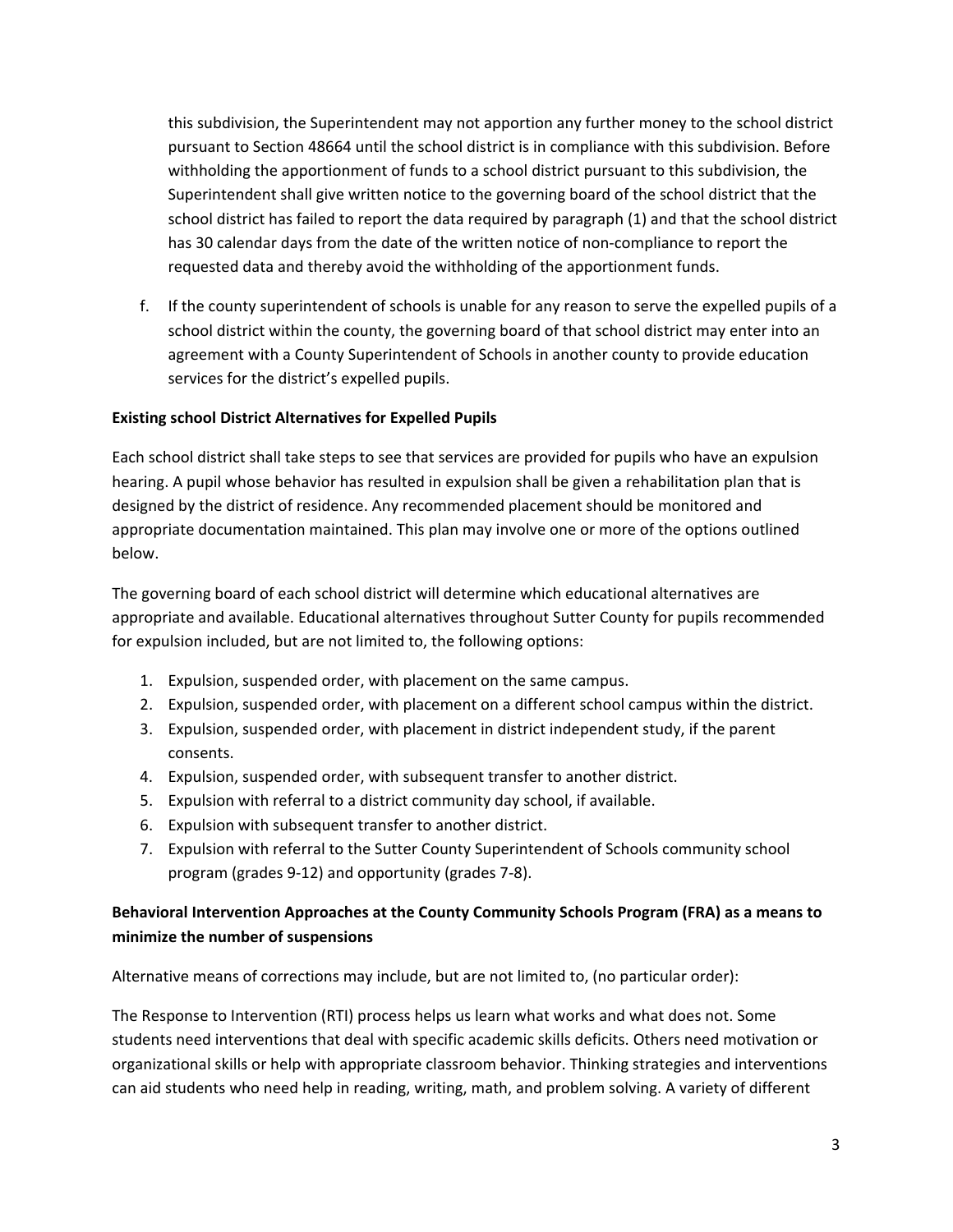interventions may be considered. These interventions remain flexible based on individual needs and the student's response when the intervention is tried.

*Tier I*

- Warning
- Parent/Teacher Conference
- Parent contact
- Referral to counseling

# *Tier II*

- Exclusion from school activities
- Behavior contract
- Community referral services
- Parent supervise student in class
- Saturday school
- Student Success Team (SST)
- Projects on campus
- **•** Community service

# *Tier III*

- In-school suspension
- Behavior support plan
- Placement in an alternative classroom for a defined time period
- School Attendance Review Board (SARB)

# *Student Support Services:*

Presently, students attending Feather River Academy participate in counseling programs and are closely supervised by the Sutter County Probation Department. Programs include, but not limited to:

- Cognitive Behavioral Therapy (CBT)
- Functional Family Therapy (FFT)
- Seeking Safety Program
- Thinking For a Change Program
- Gang Resistance Education and Training
- Strengthening Families Program
- Teaching Pro-Social Skills

In addition, students receive support from the Sutter County Superintendent of Schools IPP (Intervention, Prevention and Program) staff, and counseling from the school psychologist and academic school counselor. Lastly, the Yuba‐Sutter Mental Health Department provides programs and support to FRA students and families.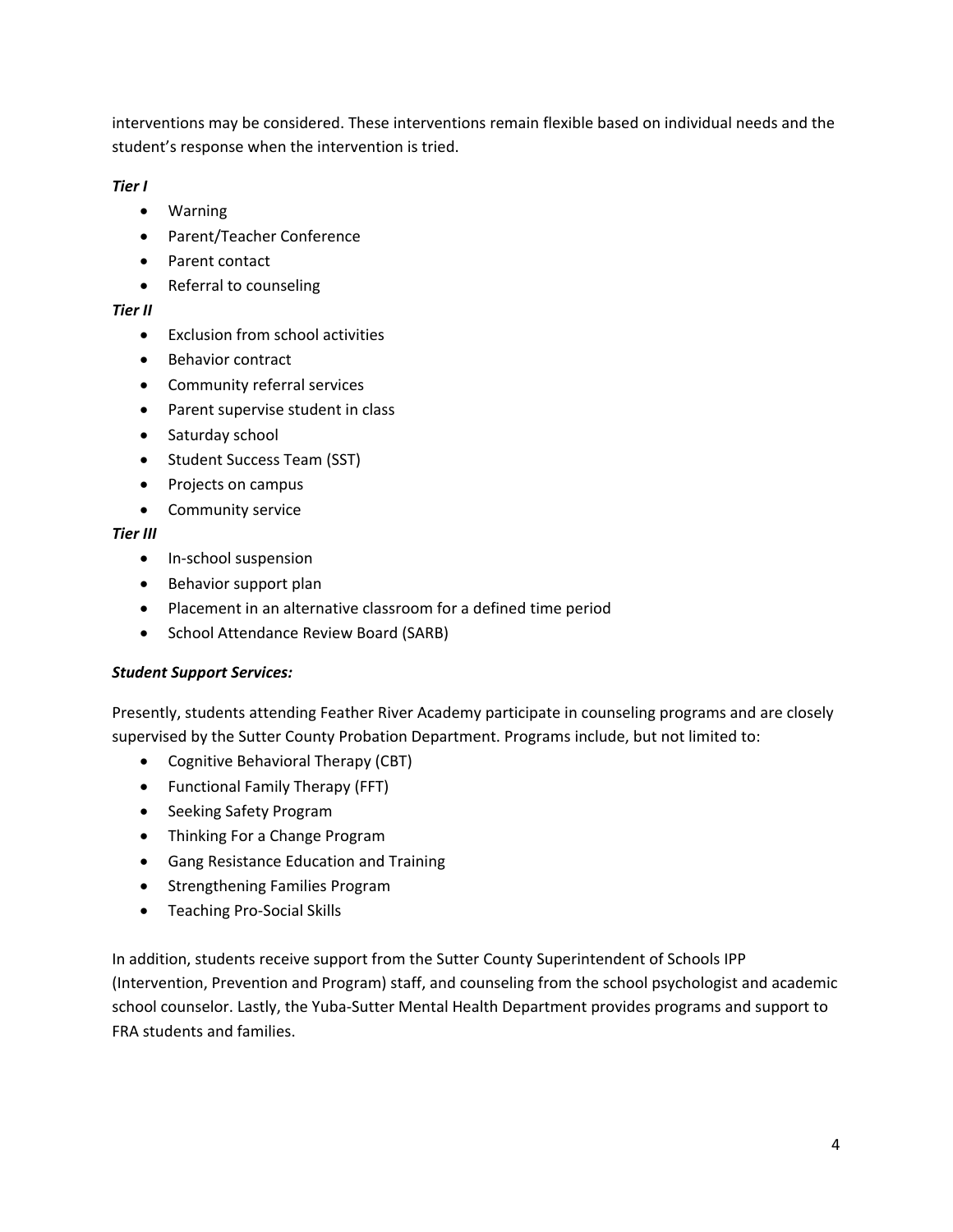### **Service Gaps**

There are four (4) potential gaps in providing a comprehensive service model for expelled students in Sutter County. The districts and Sutter County Superintendent of Schools Office must work to develop solutions that are both educationally sound and financially possible.

1. A pupil expelled under Education Code 48915 by a district could potentially reoffend under Education Code 48915, during their placement in a district community day school or a county community school, resulting in a referral back to the district of residence. **Strategy:** The county and district will exhaust their existing options, in conjunction with the

Probation Department, to determine an educational program that will provide the pupil with educational options.

**Update:** 1)when all educational options available to Sutter County have been exhausted, placement in a contiguous county will be explored. Sutter County Superintendent of Schools has established a reciprocal consideration relationship with Yuba and Colusa Counties in order to address the service gap identified in the 2009 Plan. 2) Pupils have the option to apply to a private school at no expense to the school district or apply to a Charter School in or out of the County. The private school or Charter School is not obligated to accept the pupil.

- 2. Elementary schools expel very few pupils. Some of the smallest elementary districts have virtually no history of expulsion. The geographic spread of the schools and scarcity of expulsion cases present a challenge to the establishment of a program to serve this group. **Strategy:** The elementary districts will use their local alternatives in providing educational programs for their expelled students. In the event the numbers would warrant the establishment of a separate program, the Sutter County Superintendent of Schools would enter into a cooperative agreement with the elementary districts to establish an alternative program. **Update:** Sutter County continues to experience a significantly small number of pupils expelled from elementary schools. These small numbers continue to pose a cost prohibitive challenge to establishing a classroom for our county's expelled elementary pupils.
- 3. The current requirements associated with the establishment of community day schools make this alternative very difficult for districts to implement. The restrictive nature and funding base, when coupled with small numbers, make it financially impossible to provide services and cover cost.

**Strategy:** Districts will monitor changes under the community day school legislation. Joint planning may result in options that do not currently exist between the participating entities. **Update:** This strategy continues to be in effect.

4. Elementary students may not be housed on the same campus as students in grades 7 to 12. Current Sutter County Superintendent of Schools' programs for expelled pupils is housed on a single site. (Education Code 48916.1(d))

**Strategy:** In the event that a program is established by the Sutter County Superintendent of Schools to serve elementary pupils, an alternative location will be developed in conjunction with the districts.

**Update:** This strategy remains in effect.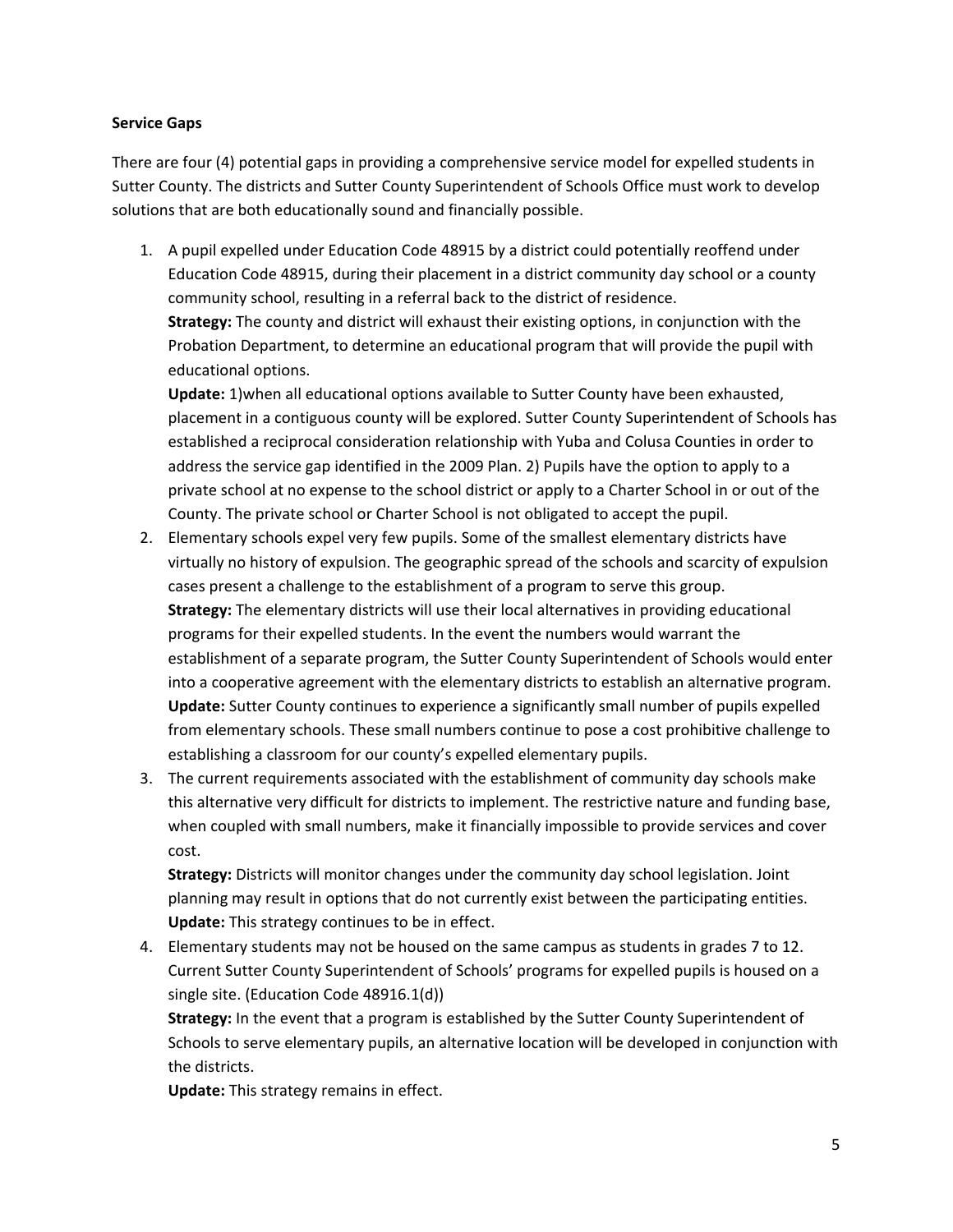### **Process of Referral**

When a district determines that an appropriate educational option does not exist within the district for an expelled pupil or otherwise at-risk pupil, the district may refer the student to the Sutter County Superintendent of Schools' community school program (Feather River Academy). The county will review the district Rehabilitation Plan and referral in order to develop an individual learning program for each student based on their individual needs and circumstances. Parents will be included and expected to work cooperatively in addressing the needs of their children. Feather River Academy (FRA) does not provide transportation services.

The referring district shall provide the following documentation at the time of referral for enrollment:

- a. County referral form
- b. CSIS Number (California Statewide Student Identifier Number)
- c. Expulsion Rehabilitation Plan (if applicable)
- d. Attendance and discipline information
- e. Current transcript
- f. Most recent assessment data (CASHEE, CST, CELDT, etc.)
- g. IEP/504 Plan (if applicable)

Expelled pupils referred to FRA from the districts are under the Rehabilitation Plan developed by the district and will be held accountable to both the district and the county. For all pupils referred to FRA, if the placement at FRA does not result in meeting the pupil's needs or the pupil commits an offense(s) that preclude their continuing at FRA, the FRA staff will:

- a. Refer the pupil to the police department or probation for prosecution, if appropriate
- b. Inform and refer the pupil to their home district to find an appropriate placement
- c. Inform the family of the option of attending a charter school in or out of the county
- d. Offer the student the option of enrolling in independent study (if applicable)

Feather River Academy will provide districts with progress reports and notification of a pupil's change of residence, termination from the program, or completion of requirements of graduation. District administrators will be provided data necessary to meet all reporting requirements associated with Education Code 48916.

### **Special Education**

Any pupil referred to Feather River Academy that has an active IEP, must present a copy of his/her most recent IEP upon registration. The referring district will hold a change of placement IEP prior to sending the pupil and invite the appropriate FRA staff to the meeting. At the meeting, the IEP team will determine how the provisions of the IEP will be implemented at FRA. SELPA coordination will be necessary to ensure that the pupil's needs can and will be addressed by appropriately credentialed staff. Every effort must be made to ensure compliance with PL 101476 in the event of a special education student expulsion. It is anticipated that Sutter County Superintendent of Schools Office and the Special